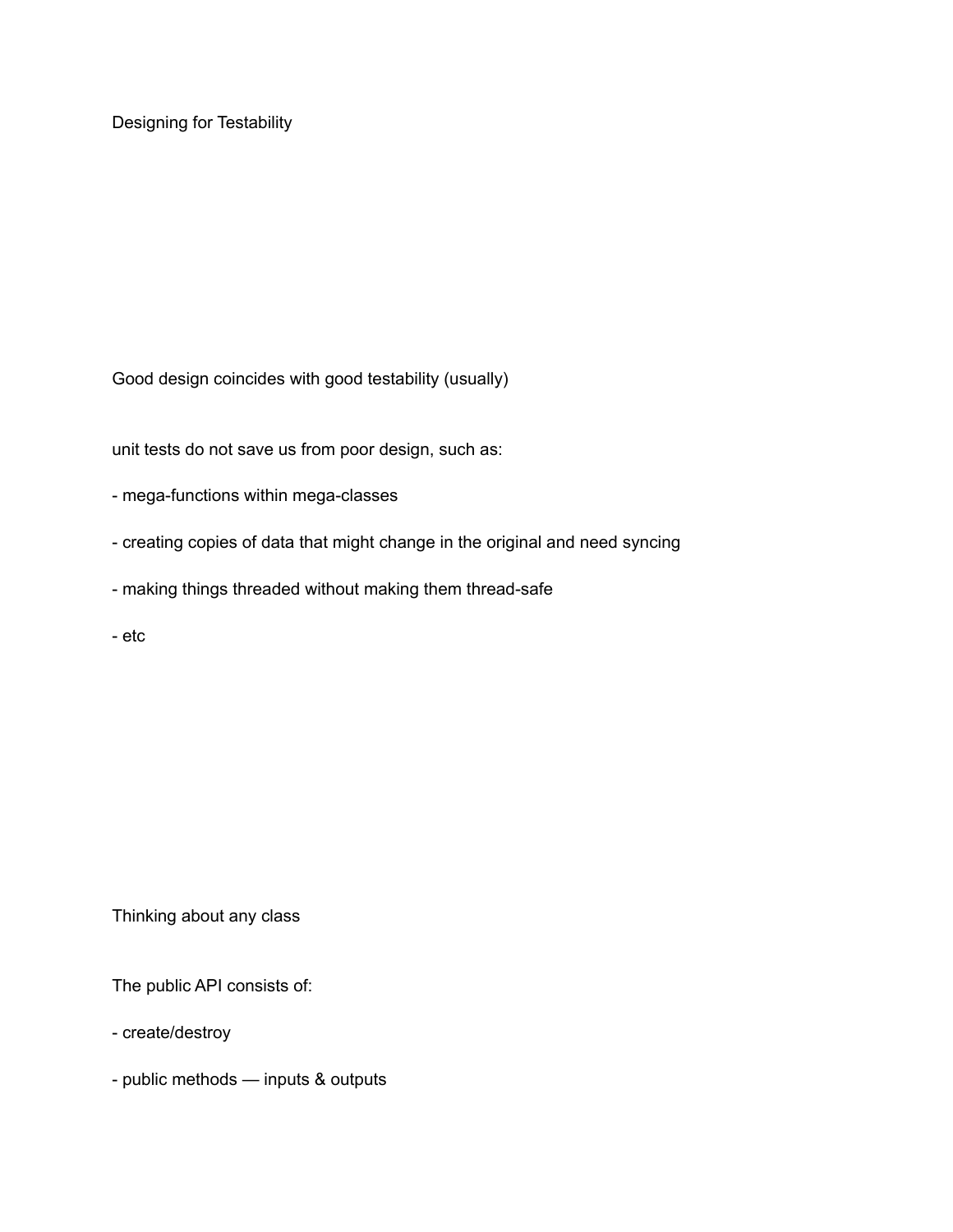## But also!

- protected or virtual hooks intended for subclasses to use

- interaction with subordinate objects

- interaction with loosely-coupled objects (message queuing, signals, notifications, delegates, interfaces, etc)

- interaction with overly-familiar objects
- state changes to global data
- operating system API calls
- 3rd-party library calls

When working on the design of a class, you are delivering the functionality along with a test suite — build them in tandem

When designing a class, think it through up front:

- coherent purpose
- crisp public API
- "seams" at all the interaction points

- test suite that: exercises the public API, senses at the seams, and provides faked-up data as necessary from across the seams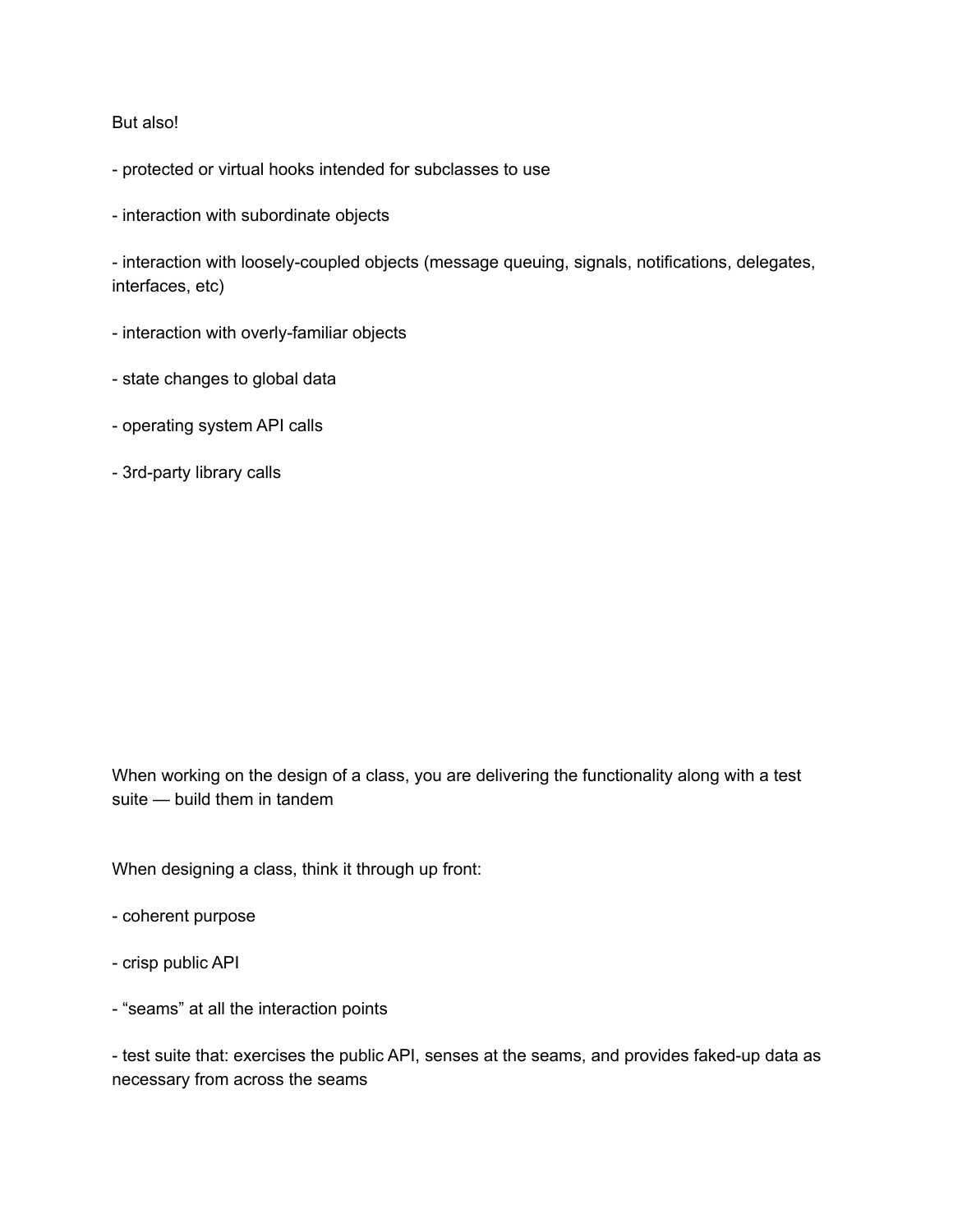For each interaction point, decide:

- how will I sense that the class under test is sending the right message across the boundary?

- how will I provide fake responses/signals coming from the other guy?

- simplest is best; only introduce complexity as necessary. If an instance of the real class is sufficient and does not introduce difficult dependencies or performance hassles, just use it. Otherwise, choose a seam strategy that gets you what you need (input, output, or both) for the least complexity. You're probably also improving the structure of the class even apart from testability! (Sometimes in a "you'll thank me for this later" way.)

- by introducing a seam, you are saying: for the purposes of this test suite, I don't care what's going on on the other side of the seam — just that this class is throwing the right stuff over the fence. (If you're worried about what's going on over there, work it out in the test suite associated with that other guy.)

The test suite for this class should:

- fully exercise the public API (constructors, method calls, and signaling mechanisms initiated from outside he class)

- run through common interaction scenarios where the sequence of calls is important

- for edge cases, test them in the simplest possible scenario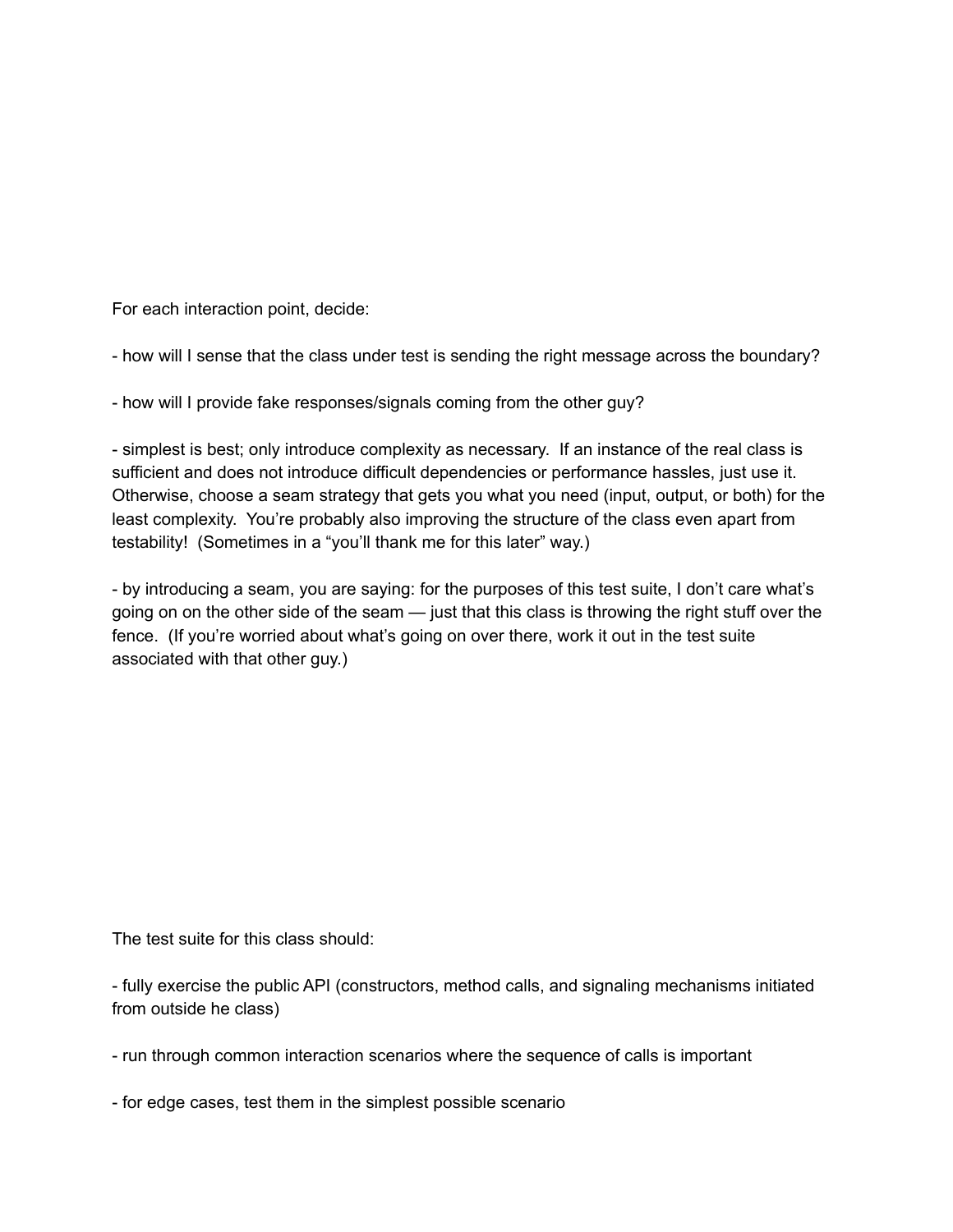- if you're having a hard time exercising/sensing a particular line of code, you probably need to bubble off a subordinate class and do the testing as part of this new class' test suite (back at this guy's test suite, you can then only care that the right stuff is getting sent over the fence).

Provide a layer of insulation around stuff that's hard to test, and make the hard stuff as "declarative" or "point-to-point" as possible:

(all branching and computation logic should be in a Model class and tested as part of the Model class' test suite)

Controller classes should be nothing more than wiring closets (neat ones):

- translate user interactions into requests on the model (with no assumptions about what it will do)

- translate model state changes to representations in the user interface

- navigation
- flair

Thread classes should do nothing more than turn the crank on some other class

- consider abstracting out the thread processing/synchronization to enable reuse, and then don't worry about unit testing that part every time you simply use one of them

Callbacks, async blocks, notification handlers, etc. should do nothing more than turn around a single call to the object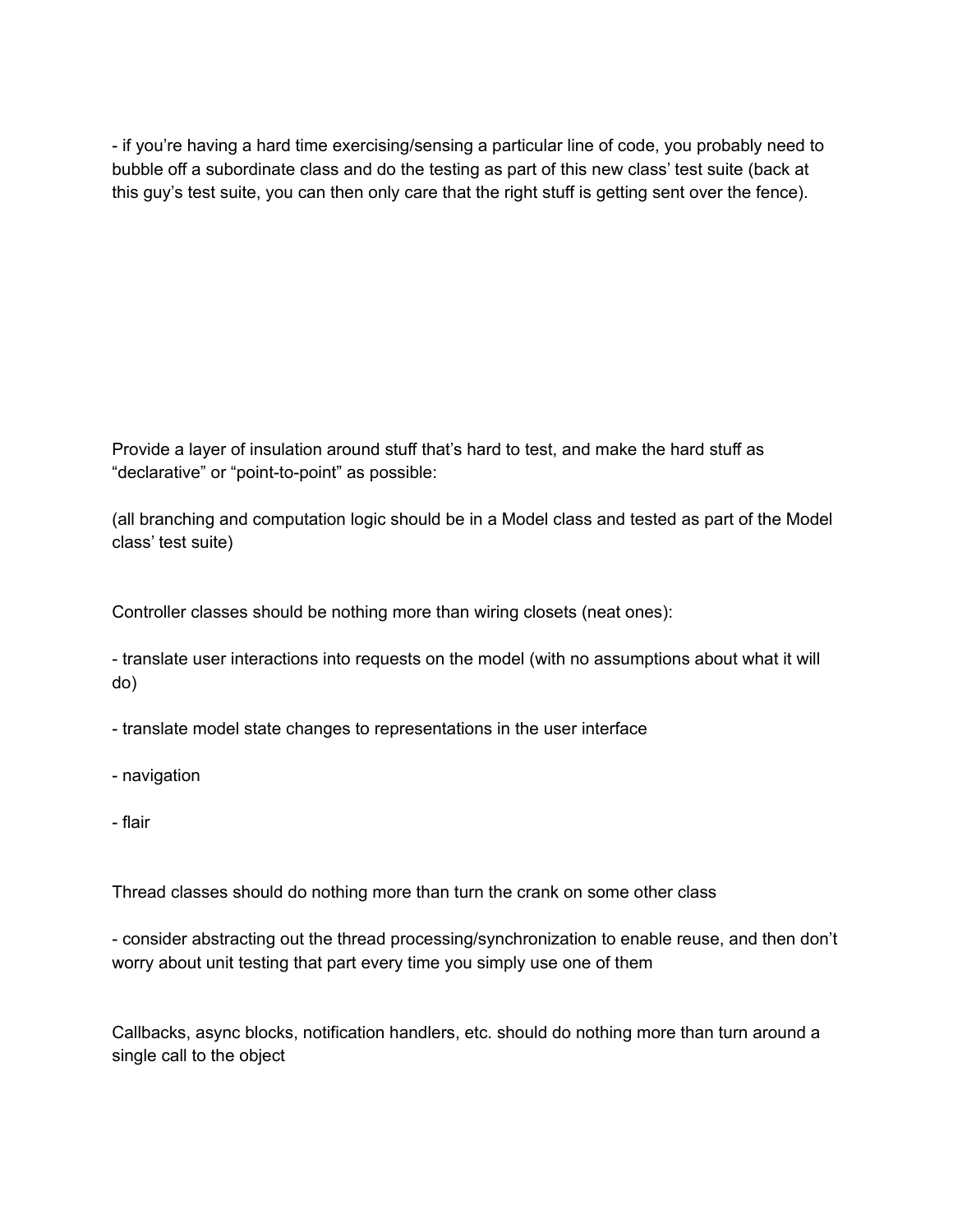Troublesome to unit test

- filesystem manipulation
- network resource (e.g., web server; database)

But also!

- globals (including Singletons)
- user interface
- asynchronous work
- hardware values (MAC address, current time, sound I/O, etc)
- system resources: semaphores, shared memory, named pipes, etc
- deeply nested private methods protected by logic gauntlets

Value of unit tests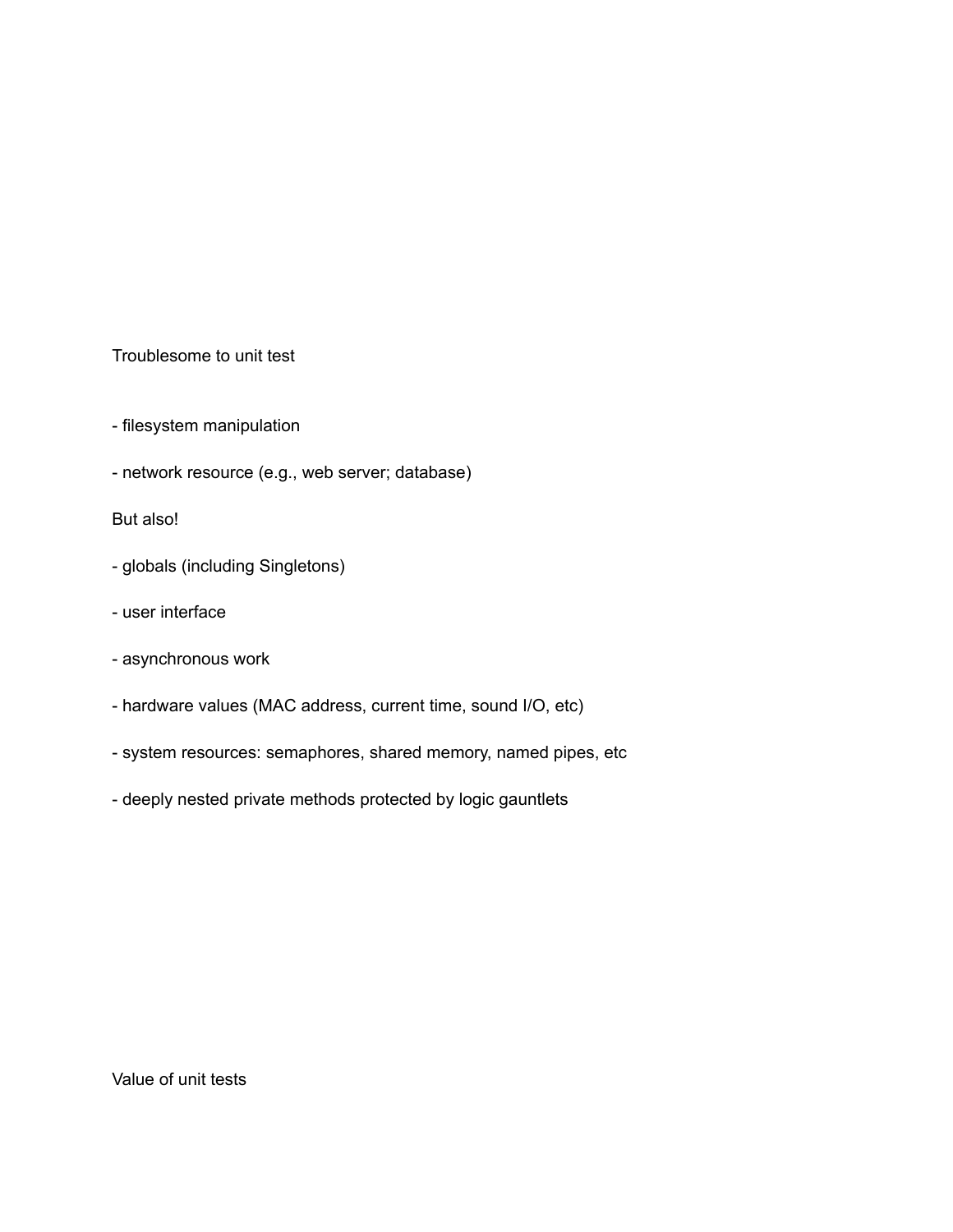quickly isolate unwanted behaviour

support refactoring

detect regressions

Value of TDD

"quickly" and "isolate" can speed development (edit/compile/run cycle), rather than be a drag reduce roundtrips through testers

spend time thinking through a good API for this class

spend time designing good ownership semantics, object graph, dependency graph, etc

Loose coupling

-> good design (usually)

-> provides easy "seams" for unit test sensing and mocking

Strategies for loose coupling and sensing: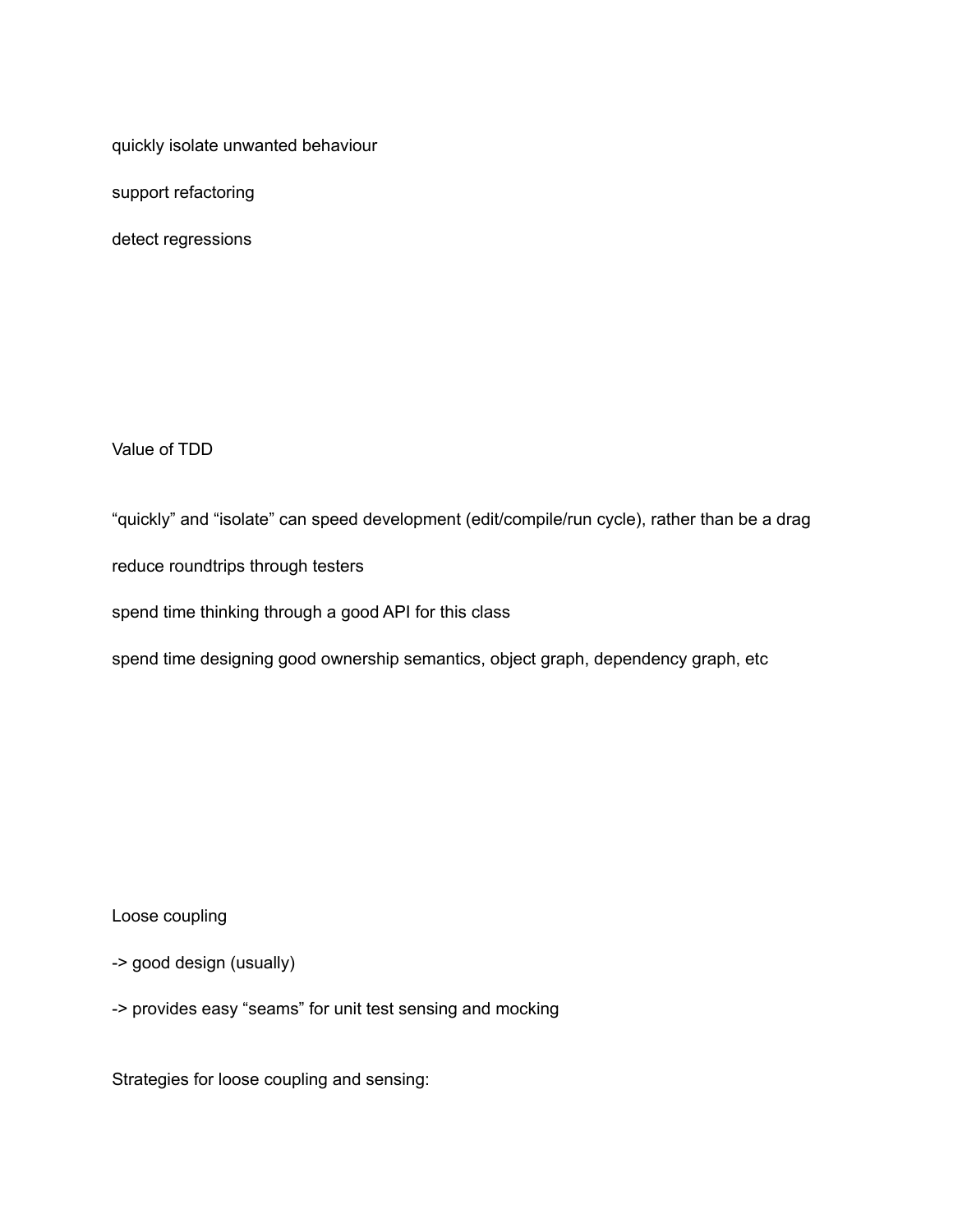interfaces protocols message passing delegate/visitor patterns virtual methods getters that report on the internal state of the object primitive data types as parameters simple data types as parameters (e.g., dumb data classes/structs) dependency injection multiple initializers and/or setters for complex dependencies multiple constructors internal getter that can be overridden in a testing-only subclass function pointers/callbacks templates generics iterators closures "variant" data types preprocessor

technology-specific opportunities: e.g., Qt signals/slots, SQLite in-memory database, STL streams, Key-Value-Observing, data-binding

parameterize time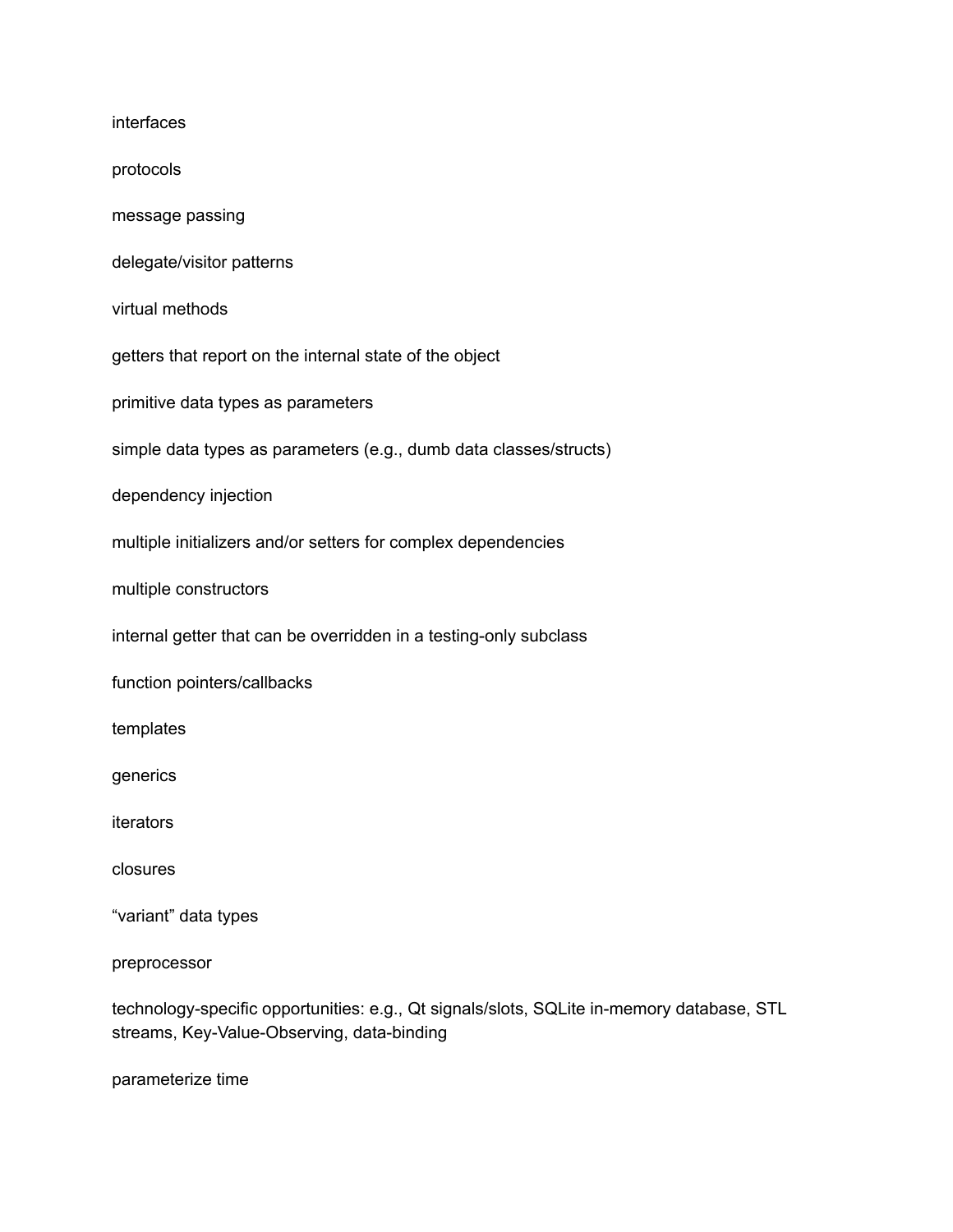-> when not to; overdoing it (e.g., making everything virtual; making everything VARIANTs)

Counterproductive unit tests

Post-hoc bolt-on tests

Tests that lock in bad design

Tests that lock in implementation details (e.g., mocks that expect calls in a certain order when order doesn't matter)

Complex mocking/injection such that you can't tell what you're testing (or if you're testing anything real at all)

Testing at the wrong level (reaching deeply into private methods or through delegates)

Repeating all the same checks at a higher level

Didn't do fail-first TDD, and so a unit test always trivially passes

Repetition for the sake of buffing test count metrics

Convoluted gymnastics for the sake of buffing code coverage metrics

Proliferation of low-value tests (e.g., NULL pointer checks — instead, try passing by reference or using asserts)

Blind application of buzzwords, rather than thoughtful application of techniques